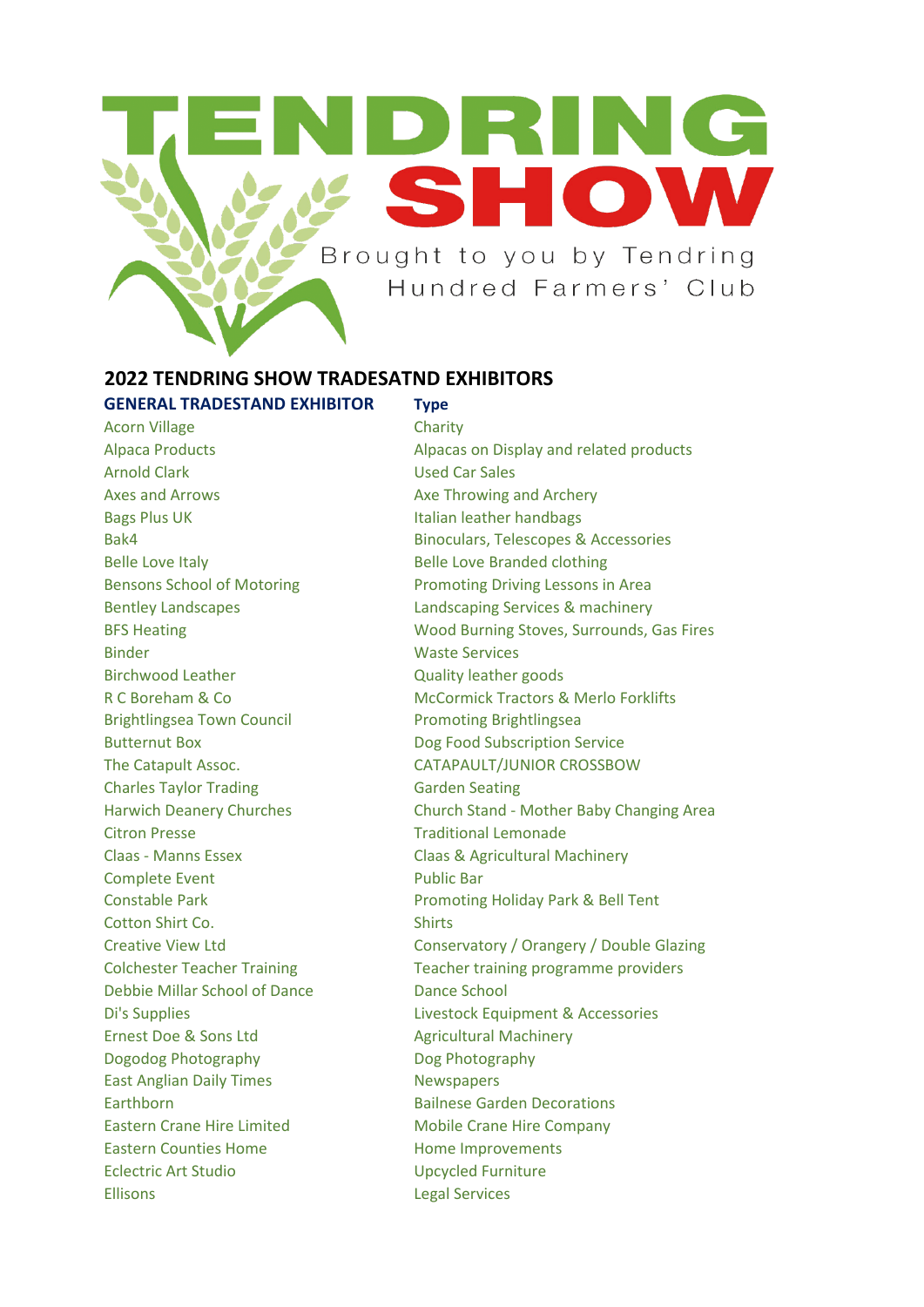### **GENERAL TRADESTAND EXHIBITOR Type (continued)**

Escar UK Bronze Bronze Statues & water features Essex & Herts Air Ambulance Charity Essex County Newspapers Local Newspaper Group Visit Essex **Essex** Essex Tourism Essex Horse & Pony Protection Awareness raising for equestrians Essex Sight Charity Eye Level Optical Sunglasses and glasses The Fabulous Fascia Co Ltd Fascias and Cladding Farmacy **Agrochemical Distributor Agrochemical Distributor** Farming Community Network **Charity** Fostering Recuitment Dept. Fostering Recruitment George Browns **Example 20 For a Controller Horticultural Machines** Gladwells Pet & Country Store Animal Feeds & associated goods Granite Transformations Granite Surfaces for Kitchens etc. Greyhound Trust Suffolk Greyound Re-Homing Guide Dogs For The Blind Charity Harrold Equine Horse Transport Horse Transport Business HB Partners Wills & Estate Wills and Estate Planning Herd Hire Tiptree Camper vans & Van Hire Home Instead Senior Care **Promoting home care services** Homestead Caravan Centre Ltd Promoting Caravan Business Hosplant Ltd **Kubeta Agricultural Machinery** Moda Fashion **Italian Clothing & Accessories** Hutchinsons Landscapes Landscaping & Garden Buildings Haines Watts (Colchester) Ltd Chartered Accountants Idelo Travel **Independent Travel Agent** Inchcape Colchester BMW & Mini BMW & Mini Garage Ipswich High School For Girls Girls High School **Joules Limited Community Controllering Controllering Controllering Controllering Controllering Controllering Controllering Controllering Controllering Controllering Controllering Controllering Controllering Controllering** K & J Construction Ltd Steel Frame Buildings Ladies in Pigs Ladies in Pigs - promoting Pork Lookers Landrover Exhibition Unit MS-UK Charity Needham Chalks (HAM) Ltd Needham Chalk Sales North East Essex Tractor & Vintage Tractors & Engines NFU Mutual Colchester NFU Insurance Oriental Apparel **Far East Clothing and Silks** Prestige Designs Group Ltd BBQs Pizza ovens BBQ Stoves Prettyfields Vineyard Ltd Farm Shop Vineyard and Tipi Hire Procam Agriculture Ltd Agronomists Proveeda Isuzu **Isuzu Isuzu Trucks** 

Essex Life Magazine **Subscription to Essex Life Magazine** G C S Alarms 2018 Ltd CCTV, Intruder alarms, Fire alarms, Access system Great Oaktree Land Services Forestry Landscaping and ground maintenance Jane's Equestrian Secondhand equestrian goods for horse and rider J J's Crafts Hand Bags Accessories, Glitter Tattoos Lookers Ford Ford Cars and Commercial Vehicles Midland Chamois Co **Country Clothing, Millinary Sheepskin** Progas Essex Ltd Propane Gas Cylinders, BBQs, Forklift & Truck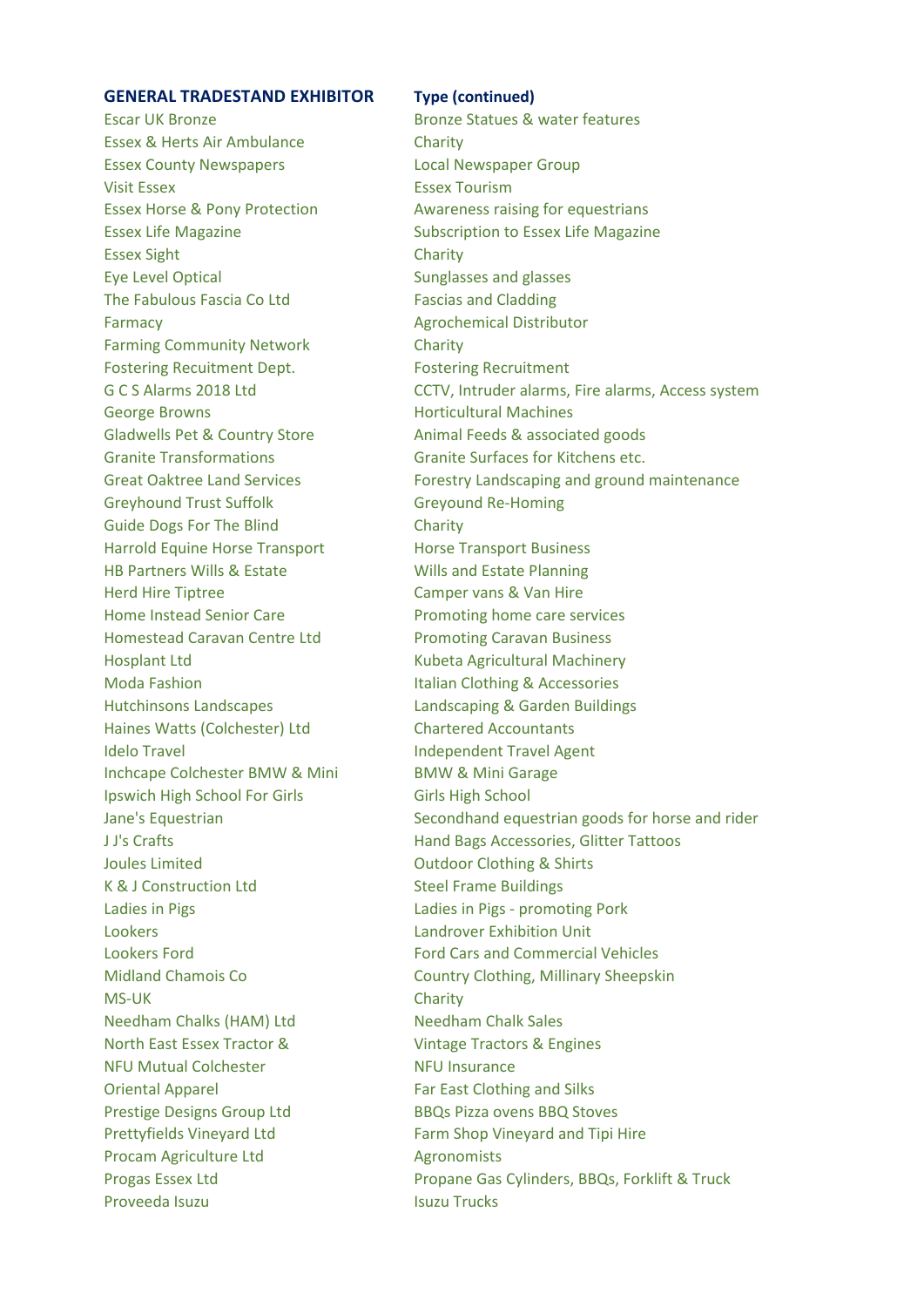### **GENERAL TRADESTAND EXHIBITOR Type (continued)**

Pumphouse Collection November 2012 Wooden Boxes, Signs etc Queenbee Coffee Coffee vendor Resinmaster Ltd **Pathways and drives** Roughstuff Oak **Rustic Oak Chopping boards** Rustic oak chopping boards Roy Tolley Ltd **Car Dealership** Ruby's Pet Supplies **Pet Products for small animals** T & P Russell Confentionery Sibbons Plant Hire Construction Plant Equipment SPS Pools & Spas Swimming Pools & Spas SRC Group **Agricultural Reservoir Builder** Steven Eagell Toyota Nilliam Toyota Hilux dealers St Helena Hospice Charity Tendring District Council Leisure Services Thurlow Nunn Standen Ltd Agricultural Machinery Timber Windows Essex Timber Windows A Touch of Silver Silver Silver Jewellery Tuffdogs Stuff Ltd Dog accessories Westmorland Sheepskins Fine Leather Goods The Westcliff (Tendring) Trust Westcliff Theatre promotion White Dragon Activity Centre Promoting Activity Centre Yum Yum Tree Fudge Ltd Homemade Luxury Fudge

### **SHOPPERS MARQUEE Type**

All 4 U Care Ltd Care Provider Service Aurora Toplis F Animal Portraits Bags of Style **Ladies Handbags** Beau Violet Blooms **Handmade Macrame** Beeloves Tea Creations **Greetings Cards and Prints** Little Tinkers at Dedham Animal Inspired Gifts The Essex Will Company Will Making Company Frockadoo Ladies Fashion The Headgate Theatre **Promoting the Theatre** Iris and Athena Co **Baby and Childrens Accessories** Island Natural Soap **Homemade Soaps and creams** 

Purple Pansy Garden Lifetstyle Garden Furniture and Ornaments RSPB Nature Conservation Display Trailer Serenity Photography Landscape Photographs on Canvas Suffolk New College Landbased College - Suffolk Rural Tailored Candle Co Sustainable Candles, hampers wax melts Tendring Pet Cremation Ltd Individual Pet Cremation Services P Tuckwell Ltd **Agricultural Machinery & Clothing** P Tuckwell Ltd Utility Warehouse Free Prize Draw promotion to win a mini Valley Views Bushcraft **Bushcraft, outdoor camping and hunting products** Warwickshire Clothing **Constructs** Quality branded outdoor clothing Woodland Trust promoting Membership to the Woodland Trust

Marie Bircham - Partylite Wax Candles Scents & Home Decor Enchanted Grain Handcrafted wood items from salvaged wood Get Knotted Handmade Macrame Hand made plant hangers and wall hangers Inz-pired Art **Handpainted wood & Vinyl print homewares & gifts**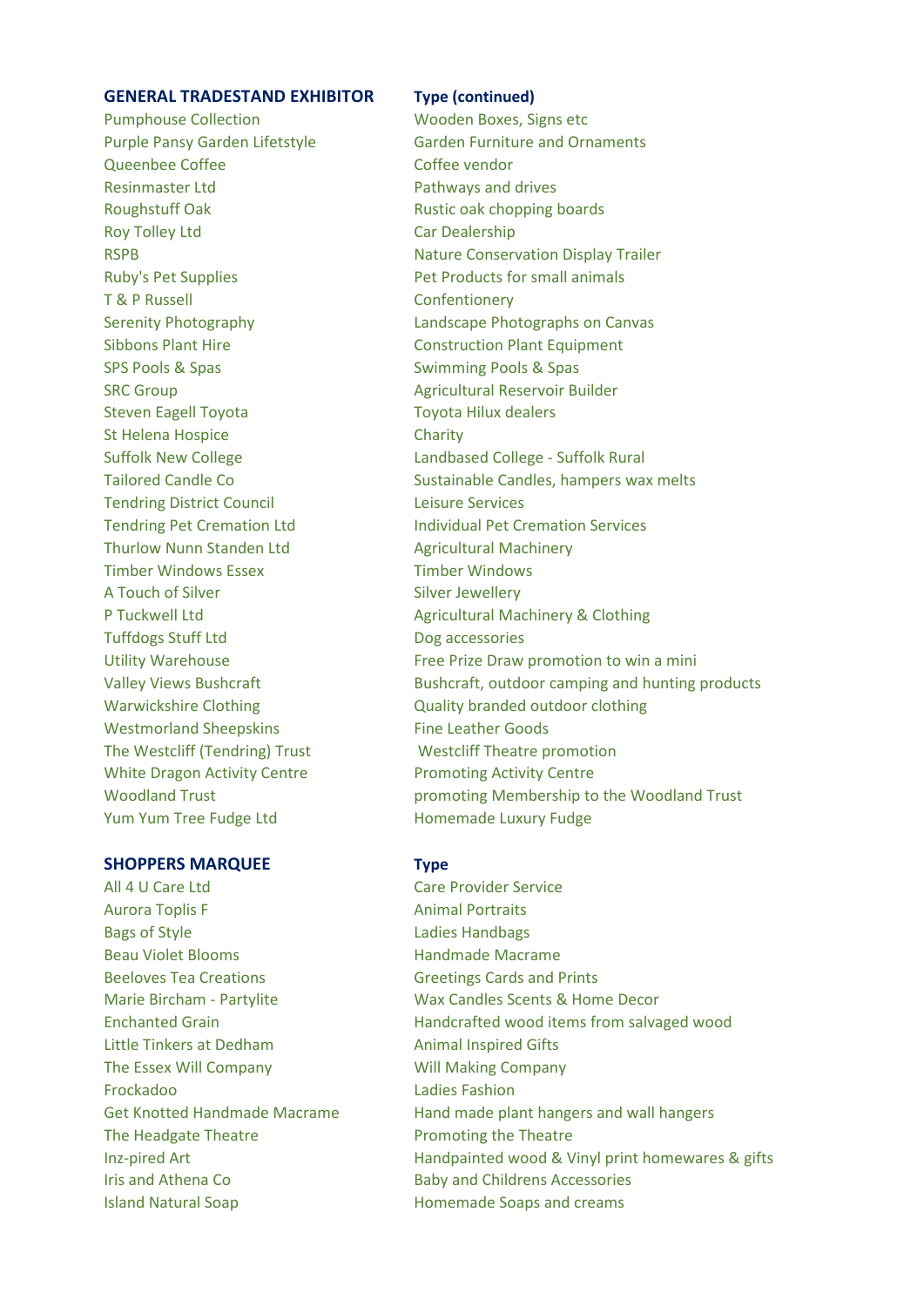### **SHOPPERS MARQUEE Type (continued)**

Love Pixie **Handmade Dog Accessories** Mosaic Foster Care **Foster Agency** The Raggedy Quilt Co **Quilting** Watercolours by Sarah Smith Watercolour paintings Unique Laser Art Laser engraved pictures on wood and glass

### **LIFESTYLE PAVILION Type**

Bailey's **Photographic Work** Baker & Hardy Ltd **Home Lifestyle and Gifts** Cants of Colchester Ltd Rose Display The Chair Man **Upholsterer** Coco & Ginger Scented Candles Complete Event **Public Bar** Emily Mortimer Jewellery **Gemstone Jewellery** Hintlesham Barns **Boutique collection of gifts Ideal Platters Community Community** Decorated Marble Platters Laudymcb Designs Tweed home & Interiors Lisajane Jewellery **Stone Set Silver Jewellery** The Rug & Carpet Studio Persian Carpets

### **FOOD PAVILION & EAT STREET Type**

Crumb and Brew Coffee Coffee stand with cakes Evans & Son BBQ Green Cow Catering The Controller Street Food Area Simply Chocolate Fountains The Chocolate Fountain Belbin Native Seafoods **Canadia Contract Contract Contract Contract Contract Contract Contract Contract Contract Contract Contract Contract Contract Contract Contract Contract Contract Contract Contract Contract Contract C** Blue Garden Cafe Afternoon Tea in a Box to go The Cheese & Pie Man Deli counter The Crusty Pie Co **Crusty Pies & Sausage Rolls** Dedham Fudge Company **Homemade Fudge** DJ Wines **Example 20 Inches** Fruit Wines & Liquers English Spirit Distillery **Premium Spirits** Fairfields Farm Crisps Farm Made Crisps

- K M Creative **Handsewn** clothing for all ages Lambzie Love Crochetted Face Scrubbers Flannels & Felt Garlands Lesley's Crafts **Handmade Jewellery & Cards** Little Wick Candles **Scented Candles, Soap and lotions** 
	-
- Absolutely Natural Clothing Natural Clothing Natural Fabrics Ajora **Aromatherapy & Home Crafts** Designs by Fran **Homewares**, stationery & decorations Flint & Flame **Premium Quality Kitchen Knives** Made in Provence **Artisan products from Provence** Magic Conversions Cine film / video tape / audio media conversion Maura Collection **Maura Collection Homeward Accessories, faux flowers** Seres Gifts Ltd **Pure Silk & Sterling silver jewellery**

East Coast Chilli Company Chilli sauces, Spreads and jams dried chillis East Coast Distillery Ltd Signature Gin and zero alcohol companion drinks Essex Bakery **Example 20** Homemade Chocolate Brownies Field of Cheese **Promoting Cheese Platter Service**